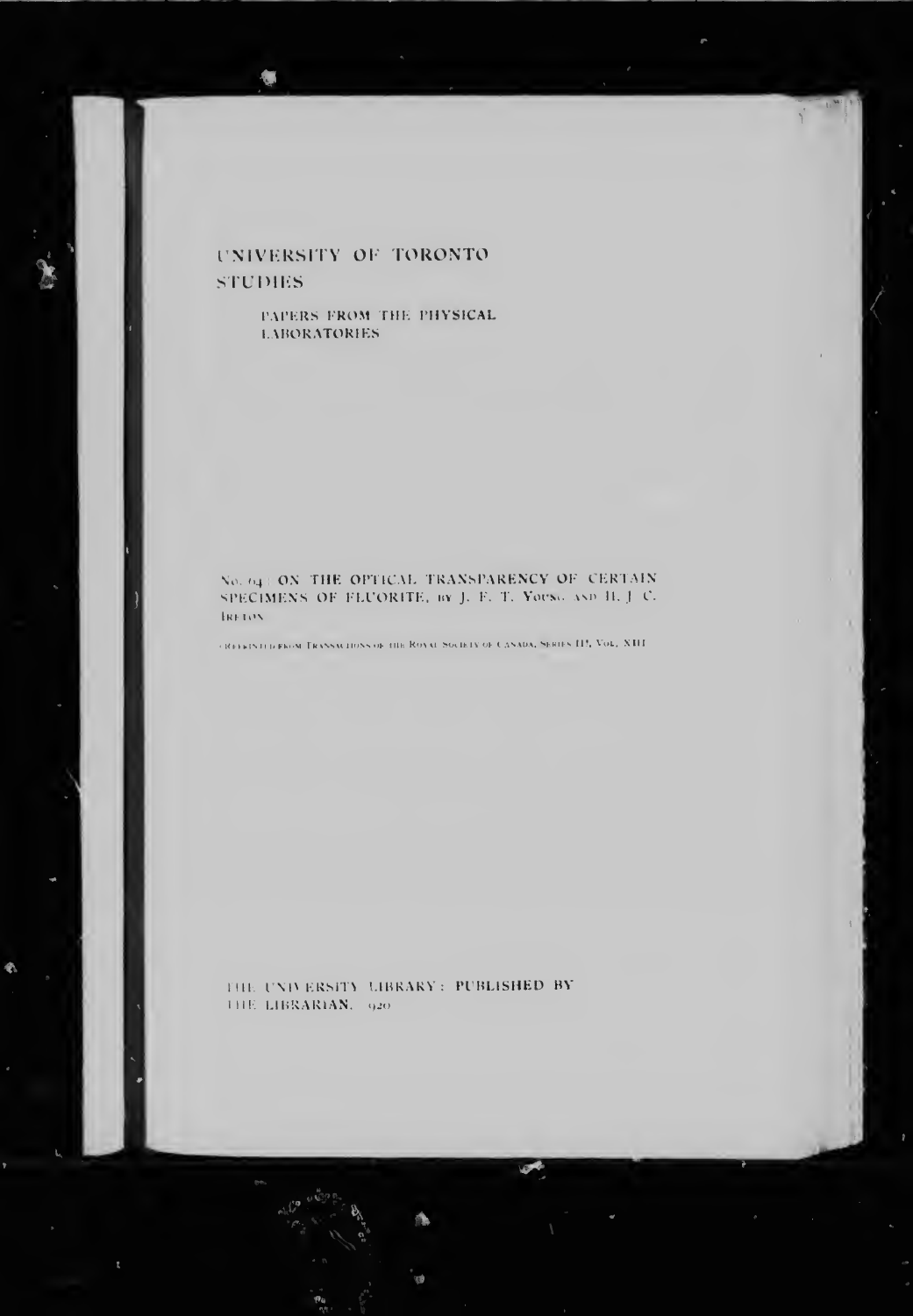# University of Coronic Studies MMITTLE OF MANAGEMENT

 $\mathcal{A}^{(n)} = \{p_{n} \mid s \in \mathbb{R}, \; n=1, \Delta_{n} \text{ VVA}\} = \{\chi_{n} \mid r_{n} \in \mathbb{R}, \; \chi_{n} \in \mathbb{R}, \; \chi_{n} \in \mathbb{R}, \; \chi_{n} \in \mathbb{R}, \; \chi_{n} \in \mathbb{R}, \; \chi_{n} \in \mathbb{R}, \; \chi_{n} \in \mathbb{R}, \; \chi_{n} \in \mathbb{R}, \; \chi_{n} \in \mathbb{R}, \; \chi_{n} \in \mathbb{R}, \; \chi_{n} \in \mathbb{R}, \; \$  $\mathcal{A}$  is a set of  $\mathcal{A}$  ,  $\mathcal{A}$  ,  $\mathcal{A}$  ,  $\mathcal{A}$  ,  $\mathcal{A}$  ,  $\mathcal{A}$ 

 $\mathcal{R}_{\mathbf{A}\mathbf{Q}}(\mathbf{a},\mathbf{b})\leftarrow\mathcal{R}_{\mathbf{A}}\mathcal{R}_{\mathbf{A}}\mathcal{R}_{\mathbf{A}}\mathcal{R}_{\mathbf{A}}\mathcal{R}_{\mathbf{A}}\mathcal{R}_{\mathbf{A}}\mathcal{R}_{\mathbf{A}}\mathcal{R}_{\mathbf{A}}\mathcal{R}_{\mathbf{A}}\mathcal{R}_{\mathbf{A}}$ 

 $\mathcal{D}_{\mathbf{K}(\mathbf{1})}$  is on  $\mathbb{R}^d$  . May all  $\mathbb{R}^d$  and  $\mathcal{N}_\mathbf{1}$  MaY

 $\mathcal{O}_{\mathcal{M}}$ ri sso $\mathcal{O}_{\mathcal{M}}(\mathcal{O})$  . My Mr  $\mathcal{O}_{\mathcal{M}}(\mathcal{O})$  .  $\mathcal{O}_{\mathcal{M}}(\mathcal{O})$ 

 $\alpha = \alpha, \beta \in \mathbb{C}$  at  $M = \{ \alpha, \beta, \beta, \gamma, \gamma, \beta \}$  . May  $A \prec \mathbb{O}$ 

Participated and Service Control

 $\rightarrow$   $\frac{1}{2}$ 

Pkoresson Grande Ma $\mathbf{W}=\mathbf{x}$  ,  $\mathbf{M}(\mathbf{V})$ 

General Editor All All Lancous M.A. charanaa octae Uriversity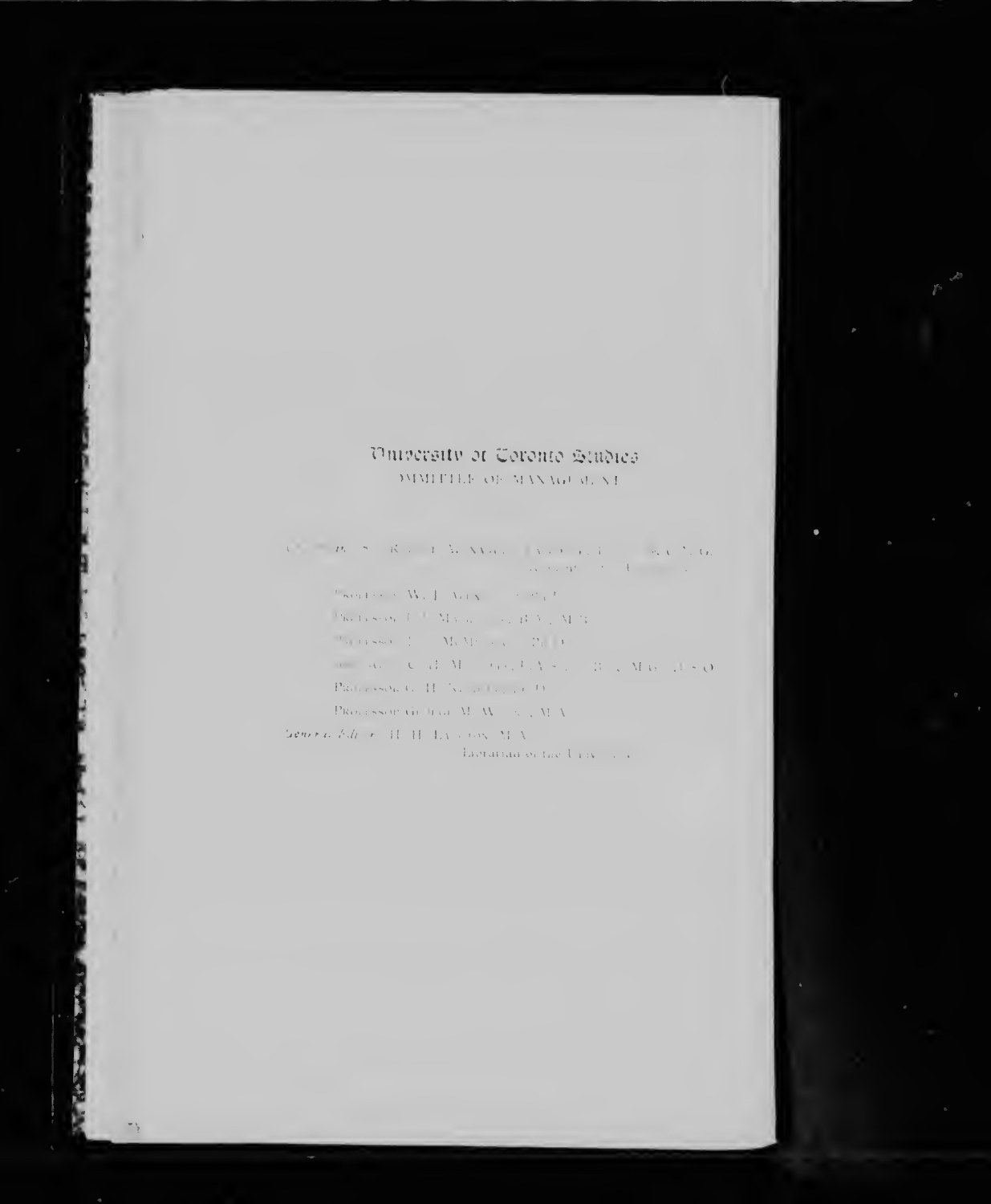On the Optical Transparency of Certain Specimens of Fluorite

By MR. J. F. T. YOUNG, M.A. and MR. H. J. C. IRETON, M.A.

Presented by PROFESSOR J. C. MCLENNAN, F.R.S.<sup>1</sup>

(Read May Meeting, 1919.)

Recent researches in spectroscopy have shown the increasing<br>importance of a complete study of the ultra-violet spectra of the<br>elemen's, and attempts have been made to carry out such work at<br>various times. Schumann, Handke involves the use of a vacuum grating spectrograph. The grating must<br>be specially ruled to throw the maximum of energy into the ultra-<br>violet of one order of the spectrum and since its focal length is limited by the size of the vacuum chamber and the necessity of keeping the distance comparatively short to maintain intensity at the camera, it has been found in practice that the dispersion of the grating spectro-<br>graph is not gr graph. This smaller dispersion of the fluorite spectrograph is, however, more than compensated by the increase in intensity which is always secured by such an optical train. In vacuum work this has its decided advantage, for the range of spectrum covered, in the study of weak as in a shortening of the time of exposure to sources and in the photography of um covered, in the study of weak<br>the weaker lines in spectra, as well<br>posure to ordinary light sources.

It will be seen therefore that it is most desirable for the require-<br>ments of spectroscopy to locate a source of supply of pure quality<br>colourless fluorite, the monopoly of which in pre-war days was held<br>by Zeiss. Lyman ha  $\frac{2 \text{cis}}{\text{cis}}$ , whereas all the other coloured varieties began to absorb strongly at about 1700 A.U. However, this New Homeskin as at about 1700 A.U. However, this New Hampshire source does not seem to have been developed, for at the present time there is a great

<sup>1</sup> Communicated by permission of the Admiralty by Professor J. C. McLennan,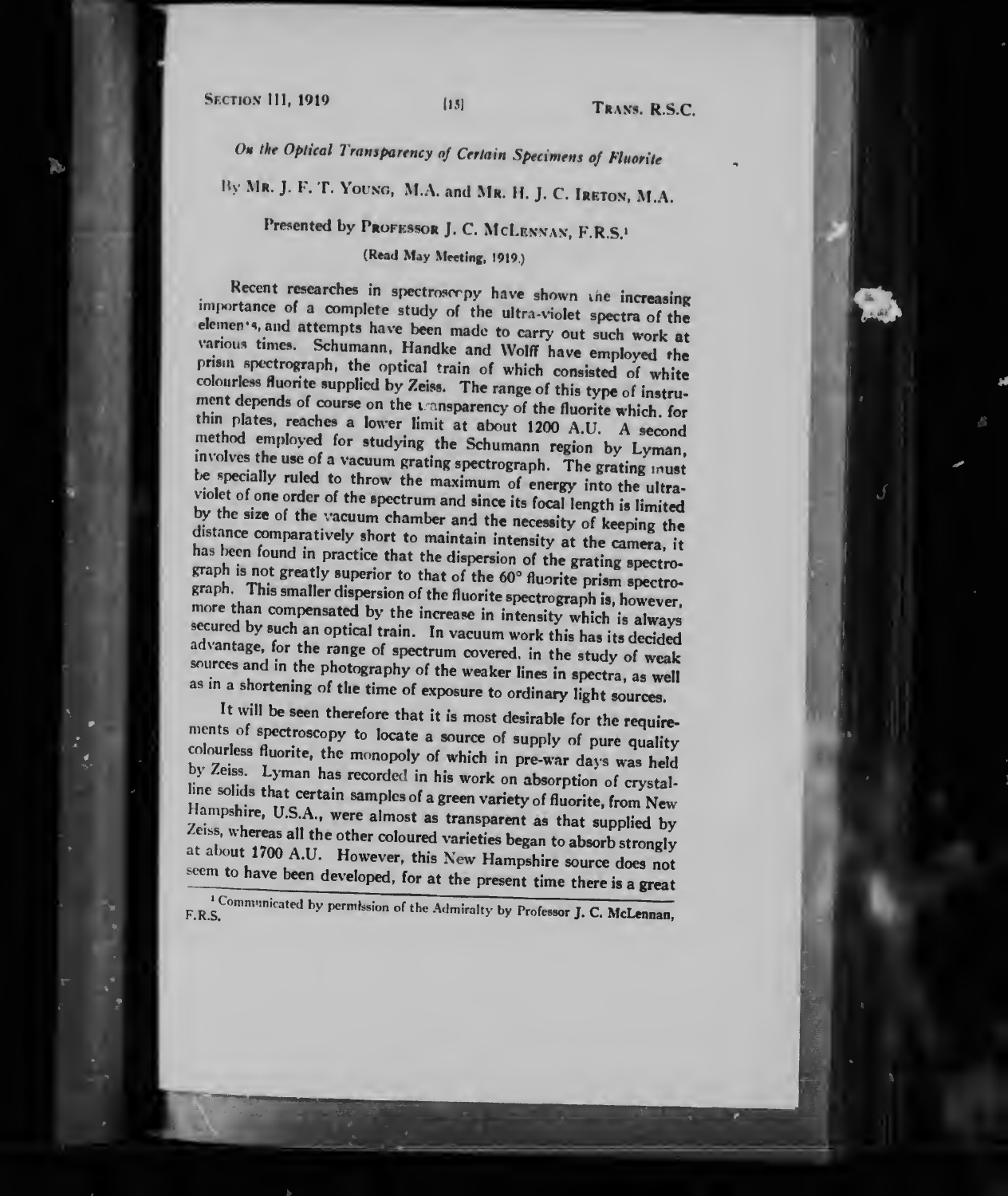shortage of fluorite suitable not only for spectroscopic trains, but also for achromatic combinations as well.

# SOURCE OF SAMPLES OF FLUORITE TESTED FOR TRANSPARENCY

Quite recently the Adam Hilger Co., Limited, obtained some samples of fluorspar from South Africa. These deposits which occur to the south of Ottoshoop, in the Zeerust district of the Transvaal, have apparently been worked for some time in connection with the supply of fluorspar for gold refineries and for steel making plants. The Geological formation appears to be of the nature of <sup>a</sup> large pipe in the dolomite of the Transvaal system. The spar is colourless and has been shewn by chemical analysis to be of great purity.

# Experimental Arrangements for Testing

The fluorite spectrograph specially constructed for vacuum work by McLennan, Ainslie and Fuller' was used to test samples of this fluorite over the spectrum range available which was to below <sup>1400</sup> A.U. The source of light used was the vacuum carbon arc in the type of lamp developed by McLennan, Ainslie and Fuller. The only difference in the experimental details adopted was that a small absorption chamber to contain the fluorite samples was inserted between the arc and the slit of the spectrograph. The whole apparatus could then be evacuated and spectrograms taken of the light transmitted by each sample. The time of exposure was from 30-45 minutes, <sup>a</sup> steady carbon arc being maintained by a current of <sup>10</sup> amperes at <sup>100</sup> volts. At frequent intervals spectrograms were taken with no fluorite in the absorption chamber in order to test the light from the source. In evely case these spectrograms showed the carbon bands at  $\lambda = 1464$  A.U and at  $\lambda = 1430$  A.U. Schumann plates prepared by the Adam Hilger Co. were used throughout the experiments.

The following table is a summary of the tests.

<sup>&</sup>gt; McLennan, Ainslie and Fuller, Proc. Roy. Soc. Jan., 1919.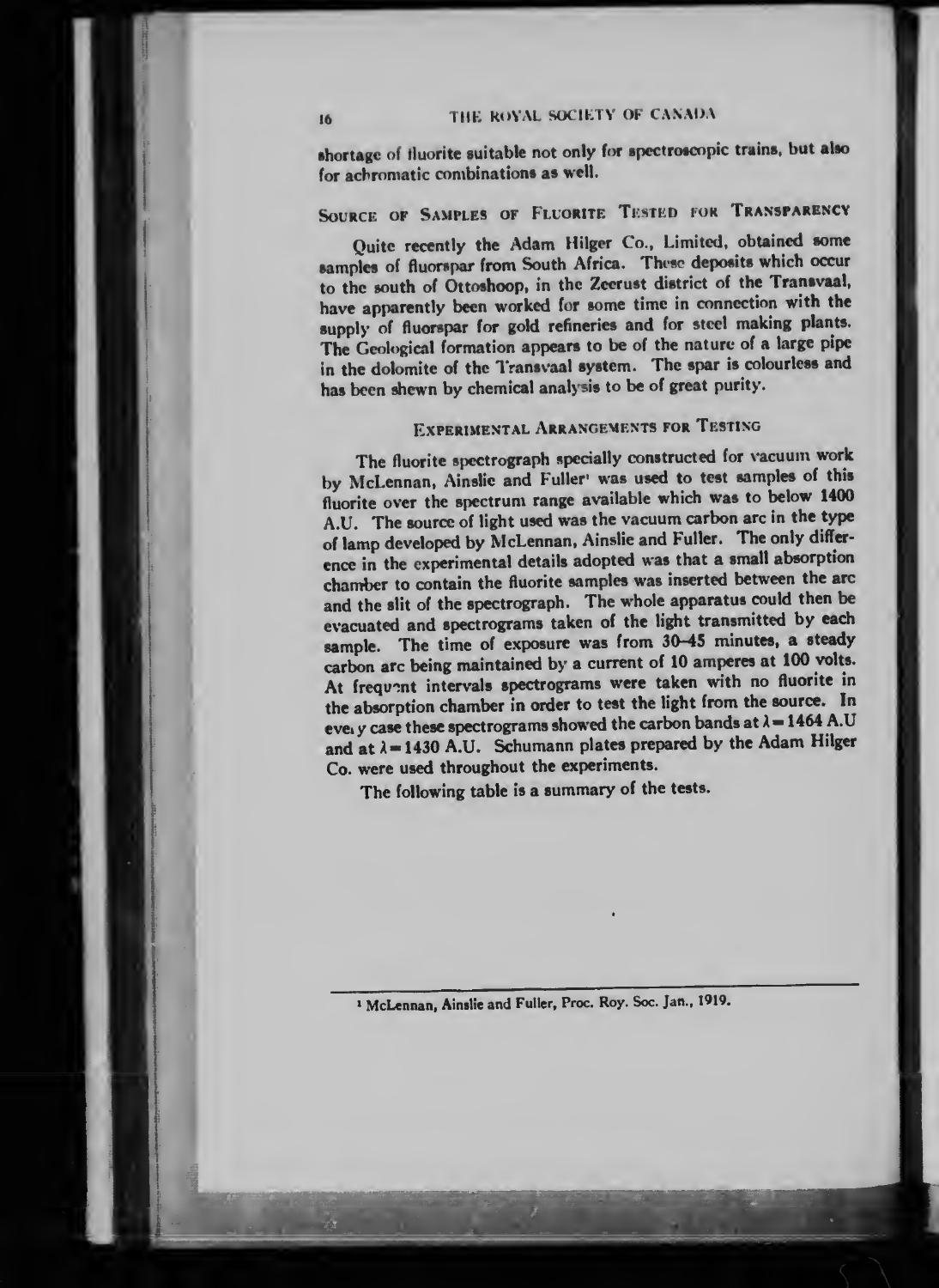[YOPNG-IRRTON]

#### **OPTICAL TRANSPARENCY**

| <b>Characterlatics</b> | Lowest Wa<br>length Transe |  |
|------------------------|----------------------------|--|
| nd fleckless.          | 1400 A.U.<br>1550 A.U.     |  |
| æ                      | 1500 A.U.                  |  |

**TABLE** 

ve-Source **Thickness Colour and**  $\Lambda$ <sub>O</sub> nitted Zeiss  $0.57$  cm. Clear, white as  $\pmb{\cdot}$  $0.55$  c.m.  $\mathbf{z}$  $0.58$  cm.  $\mathbf{3}$ White, fleck across centre, a few S. Africa  $0.60$  cm.  $\overline{\mathbf{4}}$ starts, not cloudy 1563 A.U.  $\mathbf{s}$  $0.82$  cm. White, slight flecks, no starts, clear 1563 A.U. (falntly)  $1.07$  cm. White, flecked 1563 A.U. (very ")  $\mathbf{6}$  $\overline{7}$  $0.65$  cm. White, a few flecks, not cloudy 1550 A.U. Recut of 7  $0.2$  cm. 1430 A.U.  $(a)$  $0.4$  cm. 1464 A.U. (falm<sup>11</sup>.)  $(b)$ S. Africa  $0.89$  cm. White, flecks and starts, fairly g clear 1550 A.U White, very cloudy, and flecked,  $\boldsymbol{Q}$  $0.54$  cm. no starts 1000 A.U. White, slightly cloudy, a few  $0.70$  cm.  $10$ starts 1550 A.U. White, slightly cloudy and  $11$  $0.96$  cm. flecked 1550 A.U.  $12$  $1.21$  cm. Very clear, a few starts and flecks 1550 A.U. 13  $1 - 30$  cm. White, slightly cloudy a few flecks and starts 1550 A.U.  $2.09$  cm. White, cloudy, large starts  $14$ 1900 A.U.  $2.05$  cm. 15 Very white, clear, no starts 1550 A.U.  $2.17$  cm. White, very cloudy, large starts 1550 A.U. 16 Purplish tint, clear, small starts  $17$  $2.01$  cm. 1650 A.U. 18  $2.68$  cm. Slight purplish tint, slightly cloudy, a few large starts 1650 A.U.

The samples of flucrite described in it's paper were supplied by the Adam Hilger Co., and the investiga. I was carried out in the Admiralty Physical Laboratory, South K. ... ngton.

The illustration Plate I shows spectra of the carbon arc radiation transmitted by various types of  $2$  crite (a) transmission to 1900 A.U., (b) to 1656 A.U.,  $(c_1 \cap 1550 \text{ A.U.})$ ,  $(d)$  to 1464 A.U.,  $(e)$  the carbon arc through the optical train of the spectrograph only.

#### **SUMMARY**

It will be seen from the above whie that many of the samples compare favourably with the fluorite supplied by Zeiss for spectro-

st si

 $17$ 

IJ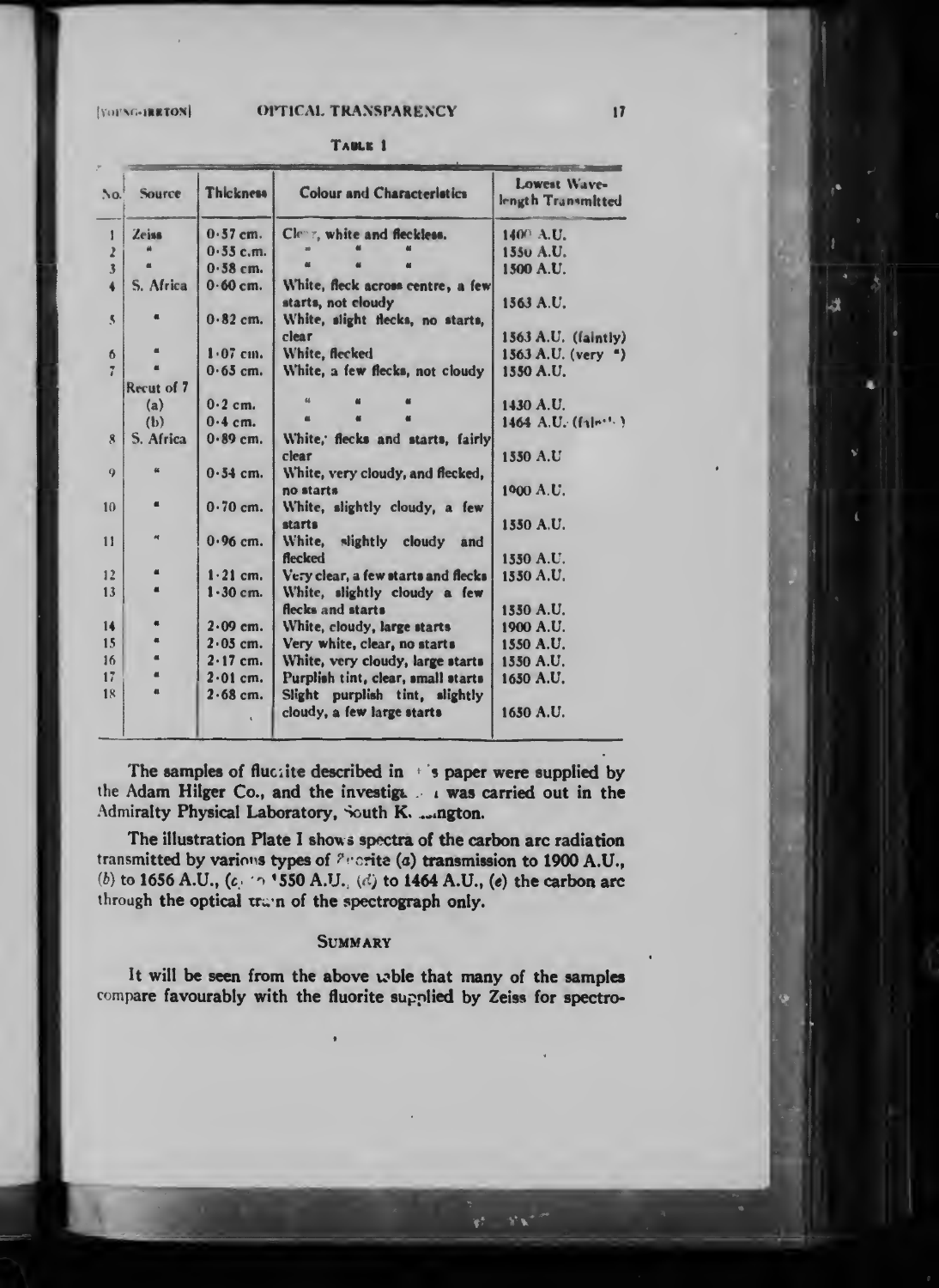### 18 THE ROYAL SOCIETY OF CANADA

scopic purposes and most of it would be suitable for use in constructing achromatic combinations.

There does not seem to be any direct connection between the trans missive properties for ultra-violet light and its physical characteristics, such as flecks, clouds or starts.

It would seem that we need no longer be dependent on foreign sources of supply with such a source as the South African oneavailable.

April 15, 1919.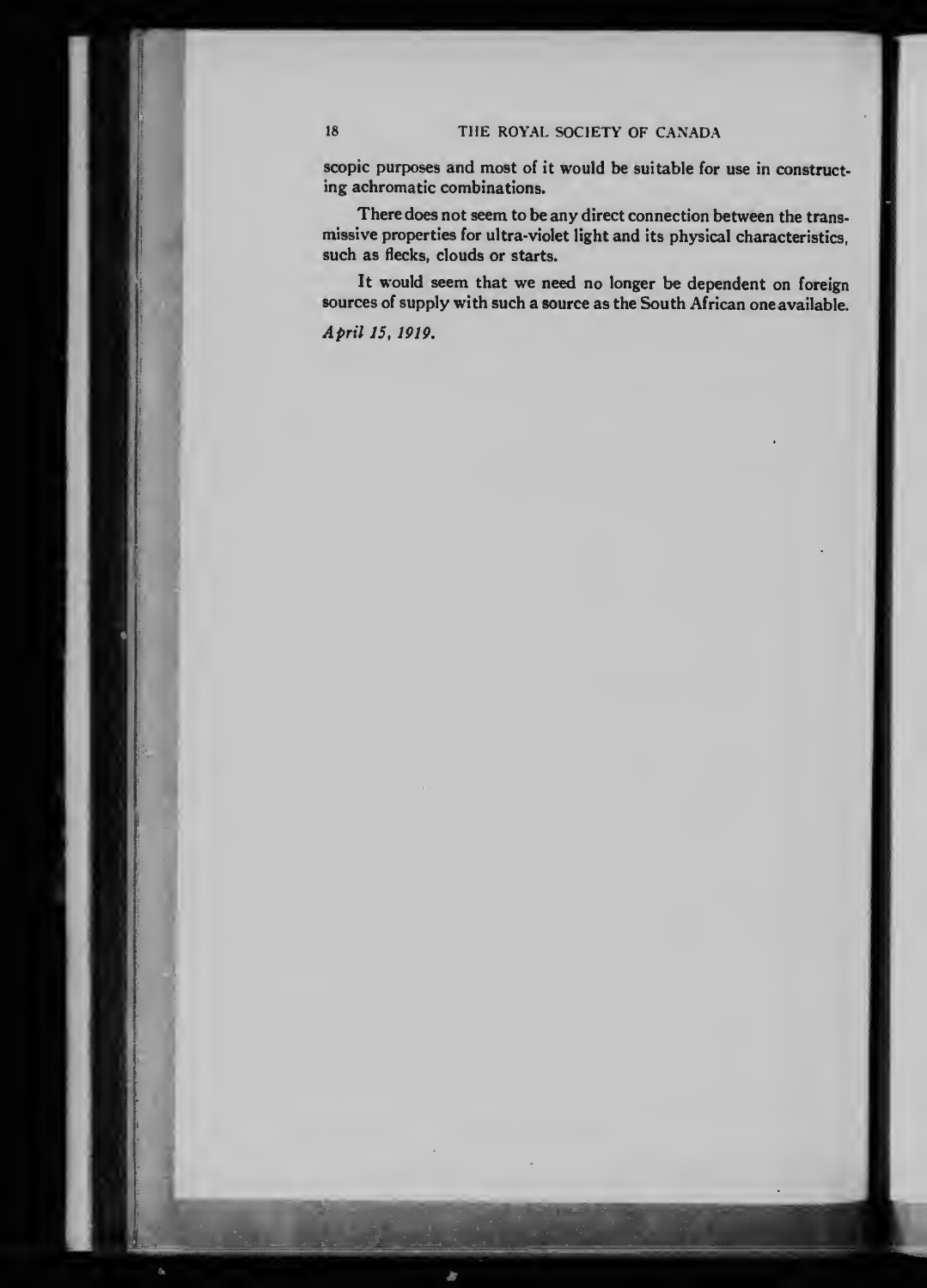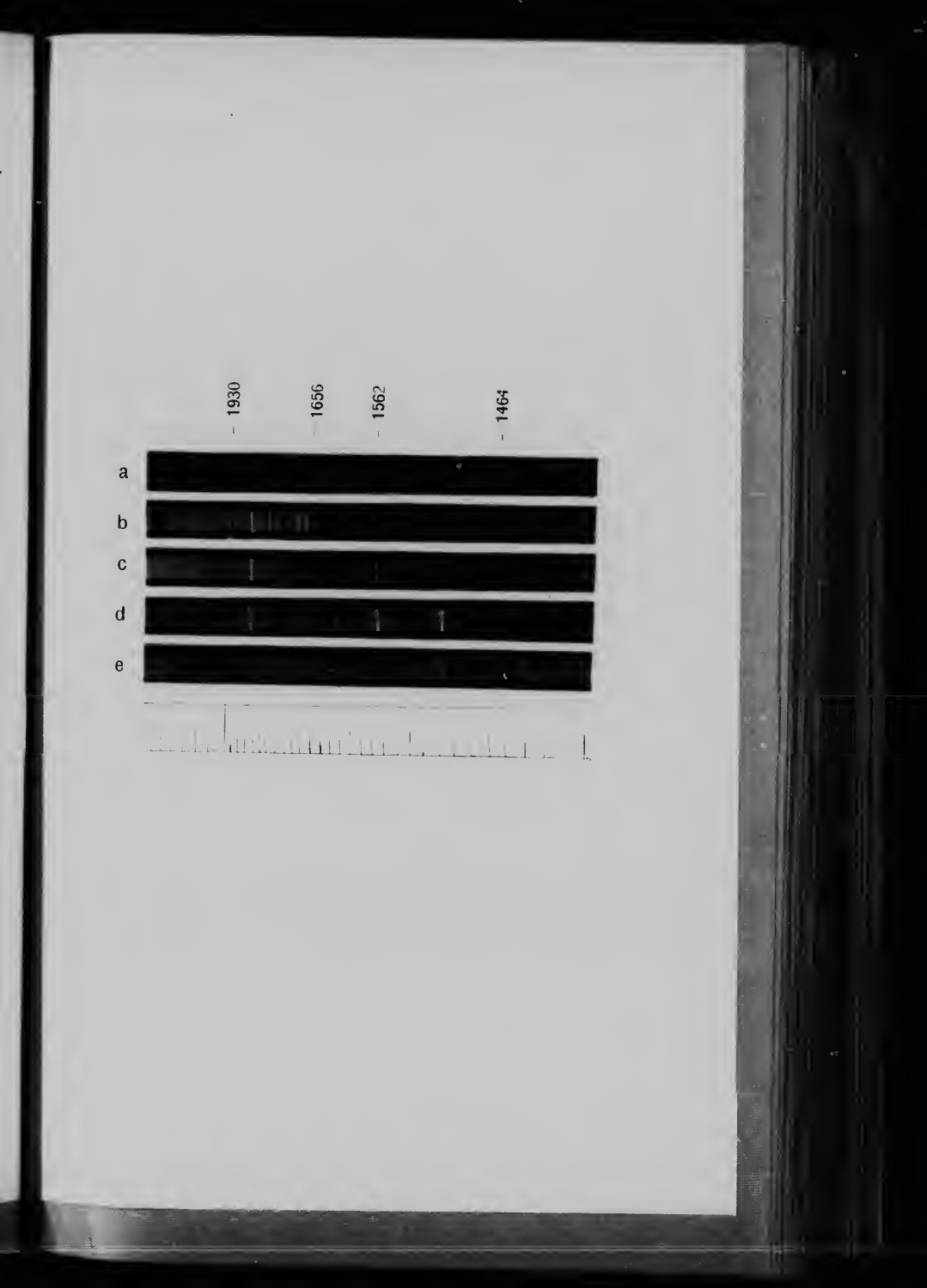## UNIVERSITY OF TORONTO STUDIES

### PAPERS FROM THE PHYSICAL LABORATORIES

The "Papers from the Physical Laboratories", issued as a special series<br>of University of Toronto Studies, date from the year 1900. Nos. 1-17 were<br>published by the Physical Department in a very limited edition and are no lo available either for sale or gift.  $N_A$ ,  $\mathbf{r}$ , The integration  $\mathcal{L}$   $\mathcal{L}$  $\ddot{\phantom{1}}$ 

|         | different altitudes and a secondary radiation excited by<br>it, by Professor J. C. McLENNAN and E. N. MACALLUM 0.25  |  |
|---------|----------------------------------------------------------------------------------------------------------------------|--|
|         | No. 42: On the relation between the adiabatic and isothermal<br>Young's moduli of metals, by E. F. BURTON 0.25       |  |
|         | No. 43: On the rotatory dispersion of quartz, by II. F. DAWES 0.25                                                   |  |
|         | No. 44: On the mobilities of ions in gases at high pressures,                                                        |  |
|         | No. 45: Measurements of precision on the penetrating radiation                                                       |  |
| No. 46: | On the number of delta particles expelled concurrently<br>with each alpha particle emitted by polonium, by W. T.     |  |
|         | No. 47: On the mobilities of ions in air at high pressures, by<br>Professor J. C. McLENNAN and DAVID A. KEYS 0.25    |  |
| No. 48: | On the absorption spectra of mercury, cadmium, zinc,<br>and other metallic vapours, by Professor J. C.               |  |
|         | No. 49: On the infra-red emission spectrum of the mercury<br>are, by Professor J. C. McLENNAN and RAYMOND C.         |  |
|         | No. 50: On the ionisation tracks of alpha rays in hydrogen,<br>by Professor J. C. McLENNAN and H. N. MERCER 0.50     |  |
|         | No. 51: On the delta rays emitted by zinc when bombarded by<br>alpha rays, by Professor J. C. McLENNAN and C. G.     |  |
|         | No. 52: On the ultra-violet spectrum of elementary silicon by<br>Professor J. C. McLENNAN and EVAN EDWARDS 0.25      |  |
|         | No. 53: On the ionisation potentials of magnesium and other<br>metals, and on their absorption spectra, by Professor |  |
|         | No. 54: On the Bunsen flame spectra of metallic vapours, by<br>Professor J. C. McLENNAN and ANDREW THOMSON 0.25      |  |
|         | No. 55: On the ionisation of metallic vapours in flames, by<br>Professor J. C. McLENNAN and DAVID A. KEYS 0.25       |  |
|         | No. 56: Emission and absorption in the infra-red spectrum of<br>mercury, by RAYMOND C. DEARLE 0.25                   |  |
|         | No. 57: Some experiments on residual ionization, by K. H.                                                            |  |